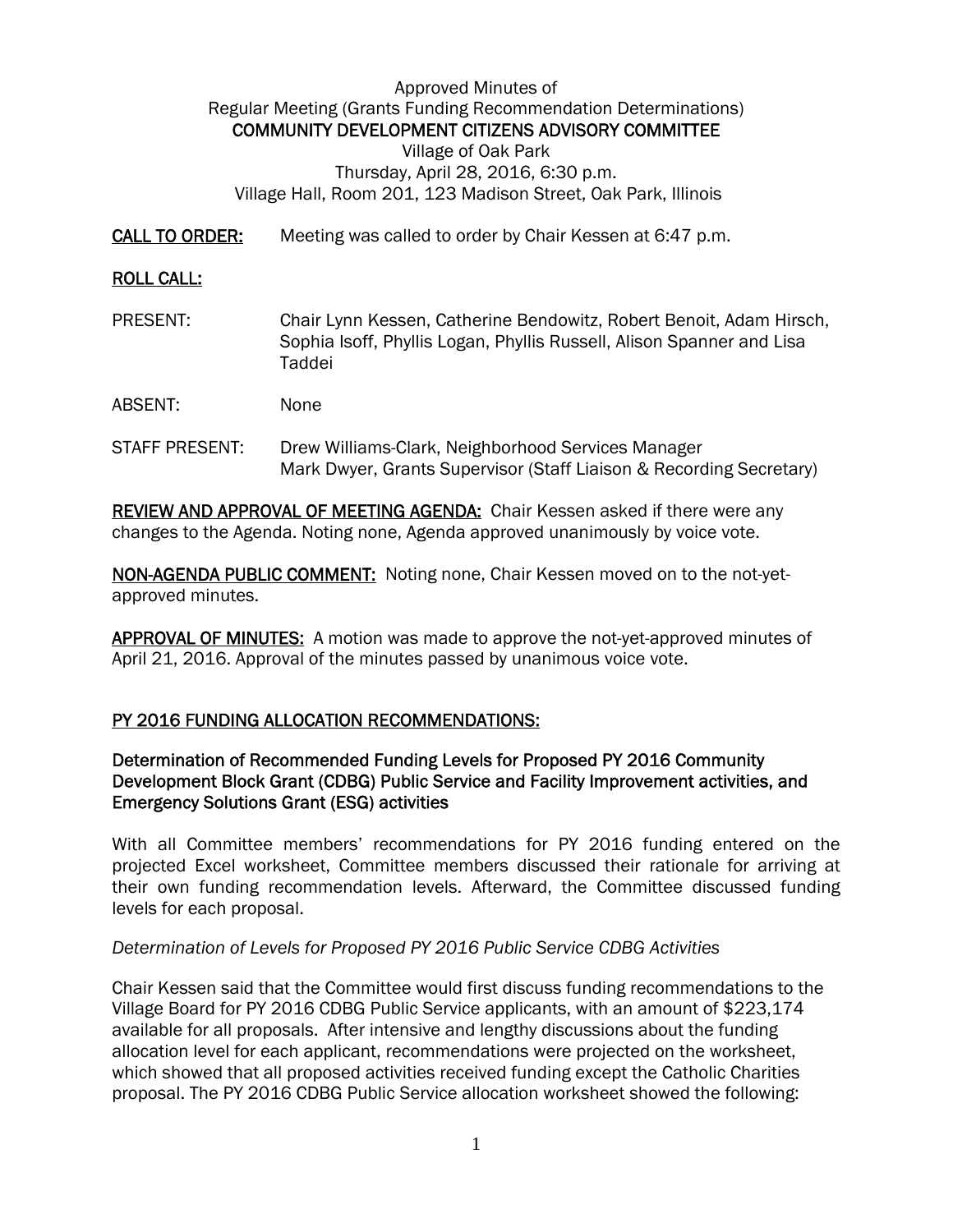| PY 2016 CDBG Public Services                  | <b>RECOMMENDED</b> |
|-----------------------------------------------|--------------------|
| <b>AGENCY</b>                                 | <b>AWARD</b>       |
| <b>Catholic Charities</b>                     | \$0                |
| Children's Clinic                             | \$21,500           |
| <b>Community Support Services</b>             | \$8,000            |
| Hephzibah Children's Assn.                    | \$14,000           |
| Housing Forward - Emergency Shelter           | \$17,000           |
| <b>Housing Forward - Employment Readiness</b> | \$15,000           |
| <b>NAMI Metro-Suburban</b>                    | \$8,000            |
| <b>OP Regional Housing Center</b>             | \$75,000           |
| <b>OPRF Food Pantry</b>                       | \$17,500           |
| Parenthesis                                   | \$17,000           |
| Sarah's Inn                                   | \$10,000           |
| <b>West Cook YMCA</b>                         | \$20,174           |
| TOTAL                                         | \$223,174          |

*Determination of Levels for Proposed PY 2016 CDBG Facility Improvement Activities* 

Chair Kessen said that the Committee would next discuss the PY 2016 CDBG Public Facility Improvements applicant. After a brief discussion, the CDCAC recommendation was placed on the worksheet, with the committee fully-funding the lone proposal at the total amount requested, which was the total amount available. The PY 2016 CDBG Public Facility Improvements proposed funding allocation worksheet showed the following:

| PY 2016 CDBG Public Facility |                    |
|------------------------------|--------------------|
| <b>Improvements</b>          | <b>RECOMMENDED</b> |
| <b>AGENCY</b>                | <b>AWARD</b>       |
| <b>UCP-Seguin</b>            | \$40,000           |
| <b>TOTAL</b>                 | \$40,000           |

*Determination of Levels for Proposed PY 2016 ESG Activities* 

Chair Kessen said that the Committee would next discuss funding recommendations for PY 2016 ESG applicants. After discussion, which included the Staff Liaison discussing the difference between the Housing Forward CDBG Emergency Shelter proposal and the Housing Forward ESG Emergency Shelter proposal, ESG recommendations were projected on the worksheet. The PY 2016 ESG proposed funding allocation worksheet showed the following: